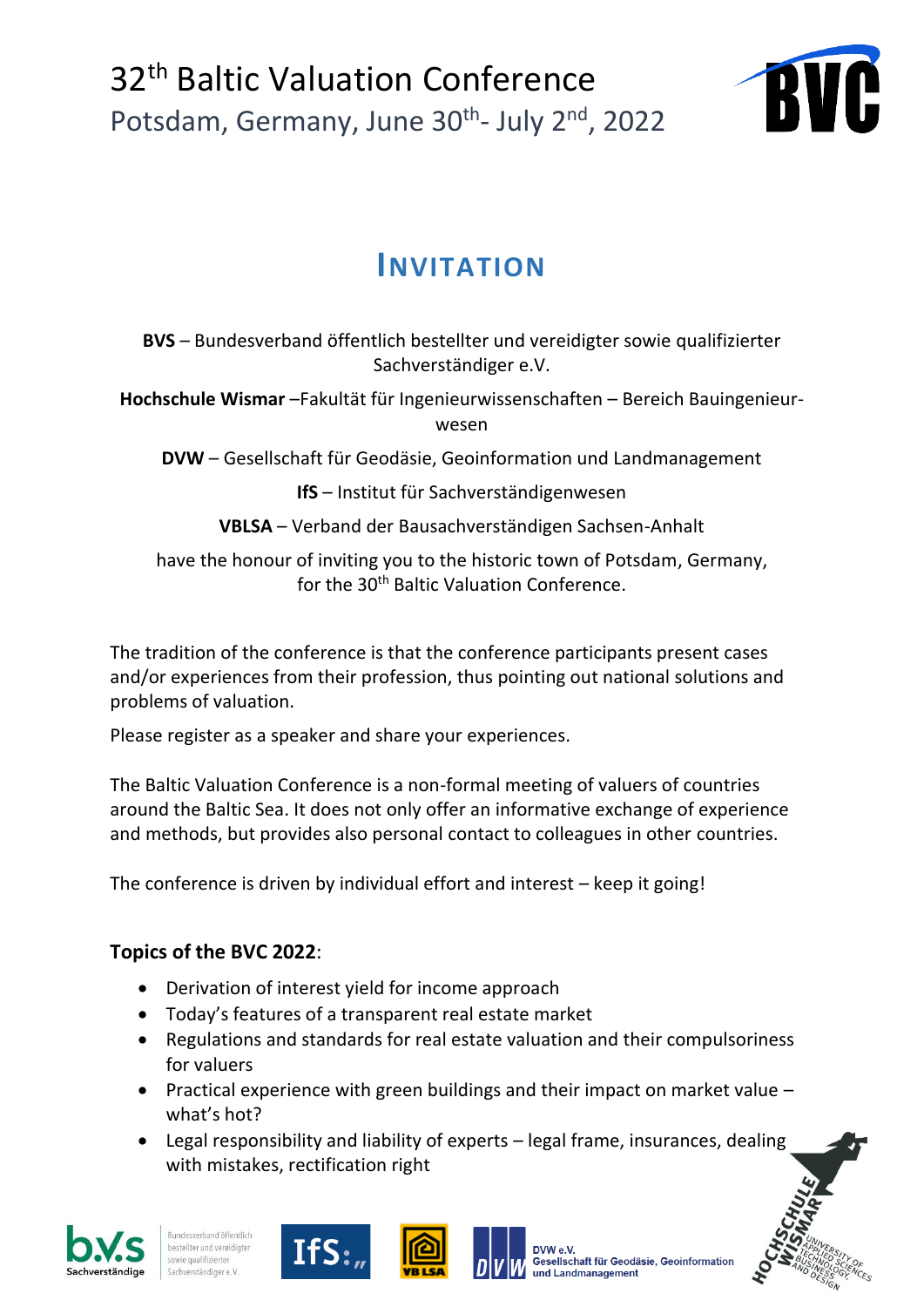

## **Schedule:**

### **Thursday:**

19.15-21.30 Reception at Mietwerk Potsdam, Heinrich-Mann-Allee 3b, 14473 Potsdam **Friday:**

Chamber of Industry and Commerce of Potsdam, Breite Straße 2 a – c, 14467 Potsdam

| 8:30  | Check-in                                                                                         |
|-------|--------------------------------------------------------------------------------------------------|
| 9.00  | Presentations                                                                                    |
| 10.30 | Coffee                                                                                           |
| 11.00 | Presentations                                                                                    |
| 12.30 | Lunch                                                                                            |
| 14.00 | Presentations                                                                                    |
| 15.30 | Coffee break                                                                                     |
| 17.00 | Final discussion                                                                                 |
| 19.00 | Conference dinner at the Restaurant Der Fliegende Holländer (Benkertstraße)<br>5, 14467 Potsdam) |
|       |                                                                                                  |

#### **Saturday:**

10.00-12.00 Guided tour (Meeting point at Dampfmaschinenhaus, Breite Straße 28, 14467 Potsdam)

## **Contact:**

For information about the conference, the venue or your registration: Ina Viebrok-Hörmann Vice chairman of the real estate valuation department in the BVS [info@sv-hoermann.de](mailto:info@sv-hoermann.de)

## **Fees:**

Early-bird fee: 185 € - last day for early-bird registration April 30<sup>th</sup> Participant fee: 200 € Speaker's fee: 135 € Students with valid student card: 35 € Accompanying persons – fee for dinner: 75 € Accompanying persons – fee for guided tour: 15  $\epsilon$ 

PAYMENT only after reception of invoice, please!









Gesellschaft für Geodäsie. Geoinformation

und Landmanagement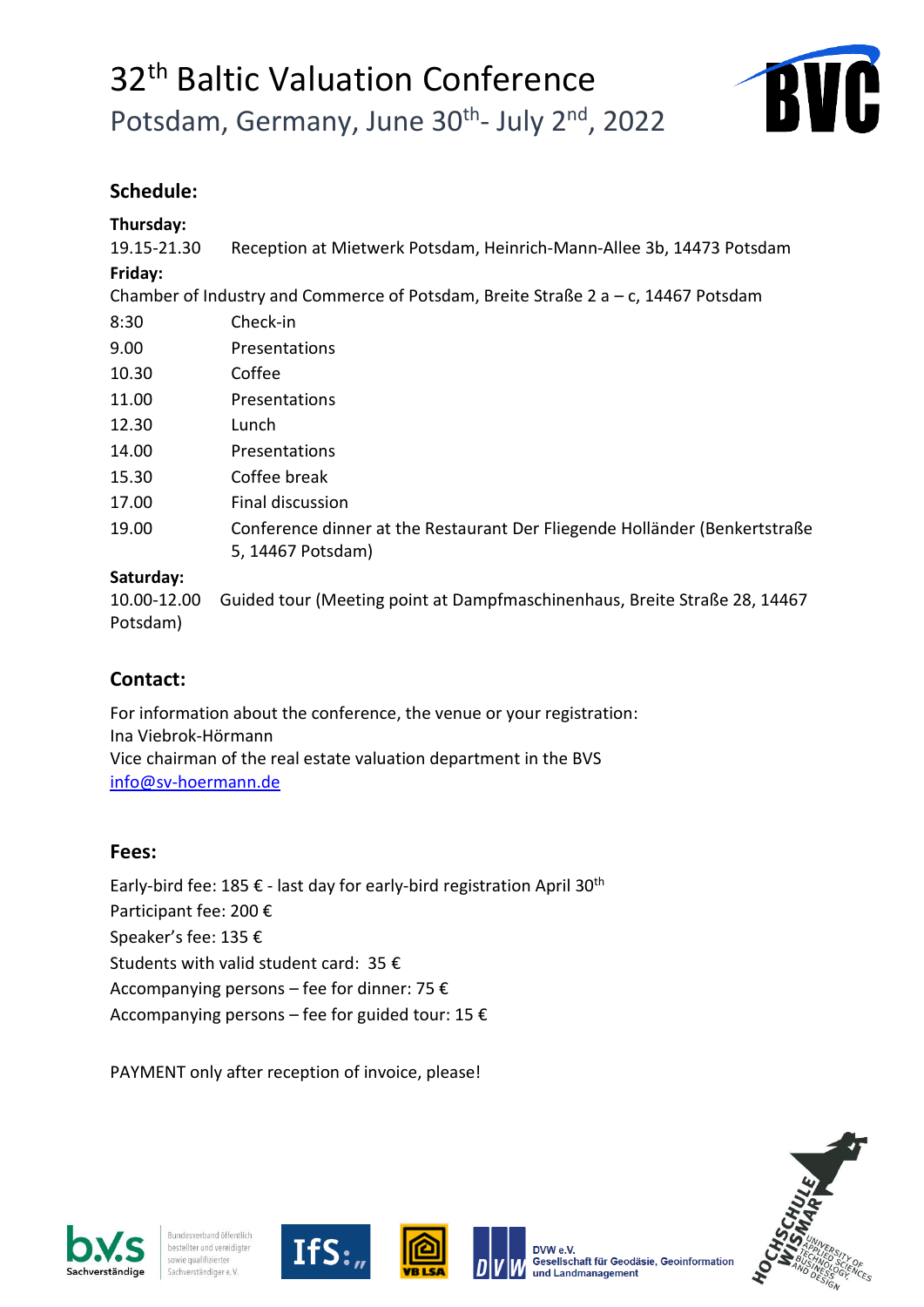

## **Registration:**

| Fields marked with * are mandatory                                                    |  |
|---------------------------------------------------------------------------------------|--|
| First name*:                                                                          |  |
| Last name*:                                                                           |  |
| Title:                                                                                |  |
| Affilation/Organisation:                                                              |  |
| Address:                                                                              |  |
| Mobile number:                                                                        |  |
| E-mail address*:                                                                      |  |
| <b>D</b> YES<br>Speaker*:<br>$\square$ NO                                             |  |
| Topic:                                                                                |  |
| <b>Food and Beverage:</b>                                                             |  |
| Below choose the option if you are in need of a special diet due to allergy or other: |  |

| $\Box$ lactosefree |
|--------------------|
| $\Box$ glutenfree  |
| $\Box$ vegetarian  |
| $\Box$ other       |
|                    |

## **Social events:**

#### **Excursion/Welcome Reception \***

On Thursday, June 30<sup>th</sup> 2022 you are invited to the welcome reception at Mietwerk Potsdam, Heinrich-Mann-Allee 3b, 14473 Potsdam at 7 pm

 $\square$  Yes, I will attend the welcome reception with  $\text{max}$  persons ❑ No, I will not attend the welcome reception

## **Conference Dinner \***

On Friday July 1<sup>st</sup> you are invited to the conference dinner at Restaurant Der Fliegende Holländer, Benkertstraße 5, 14467 Potsdam at 7 pm

 $\Box$  Yes, I will attend the conference dinner with  $\Box$  persons ❑ No, I will not attend the conference dinner

#### **Guided Tour \***

On Saturday July 2<sup>nd</sup> there will be a guided (walking) tour through Potsdam

 $\Box$  Yes, I will join the guided tour with  $\Box$  persons ❑ No, I will not join the guided tour







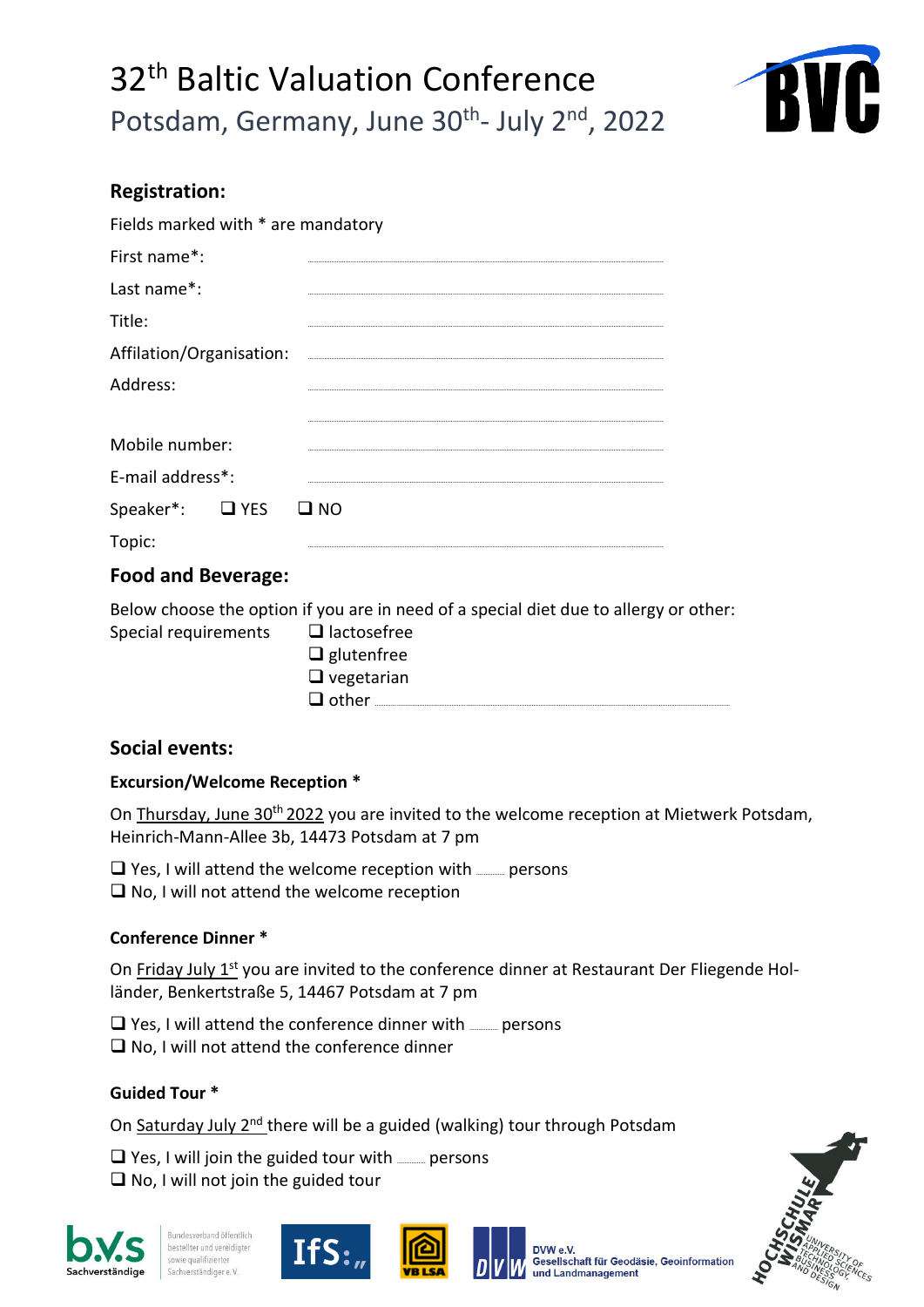

## **Accomodation:**

You have the opportunity to use reserved rooms at the **B&B Hotel Potsdam** (Babelsberger Straße 24, 14463 Potsdam, [www.hotel-bb.com,](https://www.hotel-bb.com/de) Code: BVC 2022, single room incl. breakfast 74,50 €/night, double room incl. breakfast 87 €/night), the **Holiday Inn Express & Suites Potsdam City** (Am Kanal 15, 14558 Potsdam, www.hiexpress.com, Code: BVC 2022, single room incl. breakfast 85 €/night, double room incl. breakfast 95 €/night, parking lot if available 19 €/day), **Mercure Hotel Potsdam City** (Lange Brücke, 14467 Potsdam, www.mercurehotel-potsdam.de, single room incl. breakfast 119 €/night, double room incl. breakfast 139 €/night).

**Please notice that the number of rooms for both nights is limited and also for the night from Thursday to Friday the offer is not very big.** 

## **How to get to Potsdam:**

Potsdam is situated in the south-east of Berlin and well-connected to the German capital. The state capital Potsdam in the heart of Brandenburg is easy to reach by car as well as by train from all directions. The location within the Berlin motorway ring connects Potsdam with all major roads leading to Berlin. From Berlin, where all long-distance trains stop, S-Bahn and regional trains take you quickly to Potsdam. Due to the proximity of the the airport Berlin-Brandenburg (BER) you can also reach Potsdam comfortably by plane. Trams and buses run day and night.

#### **By plane:**

Potsdam is easy to reach from and Berlin-Brandenburg Airport (BER) in Brandenburg: Regional trains and buses run directly from the airport Berlin-Brandenburg to Potsdam.

## **By rail/public transportation:**

From Berlin Central Station (Berlin Hauptbahnhof), take the S-Bahn S7 train to Potsdam Hauptbahnhof, the terminal station. The journey takes 40 minutes and arrives in 10- to 30 minute intervals.

Alternatively you may take the Regionalexpress RE1 train towards Brandenburg / Magdeburg, which takes slightly less time (about 25 minutes), but only arrives every 30 minutes. For more information about trains, busses etc. -

www.bahn.de or [www.bvg.de/en.](http://www.bvg.de/en)

You can book the Berlin Welcome Card – Potsdam Edition for 48 h (28 €/person) or 72 h (38 h/person). The Berlin Welcome Card - Potsdam Edition enables you to use all public transport services in Berlin ABC and in Potsdam. On top, there are numerous discounts for museums etc. This is the link for booking the Welcome Card:

https://www.potsdam-tourism.com/en/plan-your-stay/berlin-welcomecard

## **By car:**

North: If you are coming from the north via the A24, you should change to the Berliner Ring (A10) in the direction of Potsdam at the "Havelland" motorway junction, then leave the A1



Bundesverband öffentlich bestellter und vereidigter sowie qualifizierter Sachverständiger e.V





**Gesellschaft für Geodäsie. Geoinformation** und Landmanagement